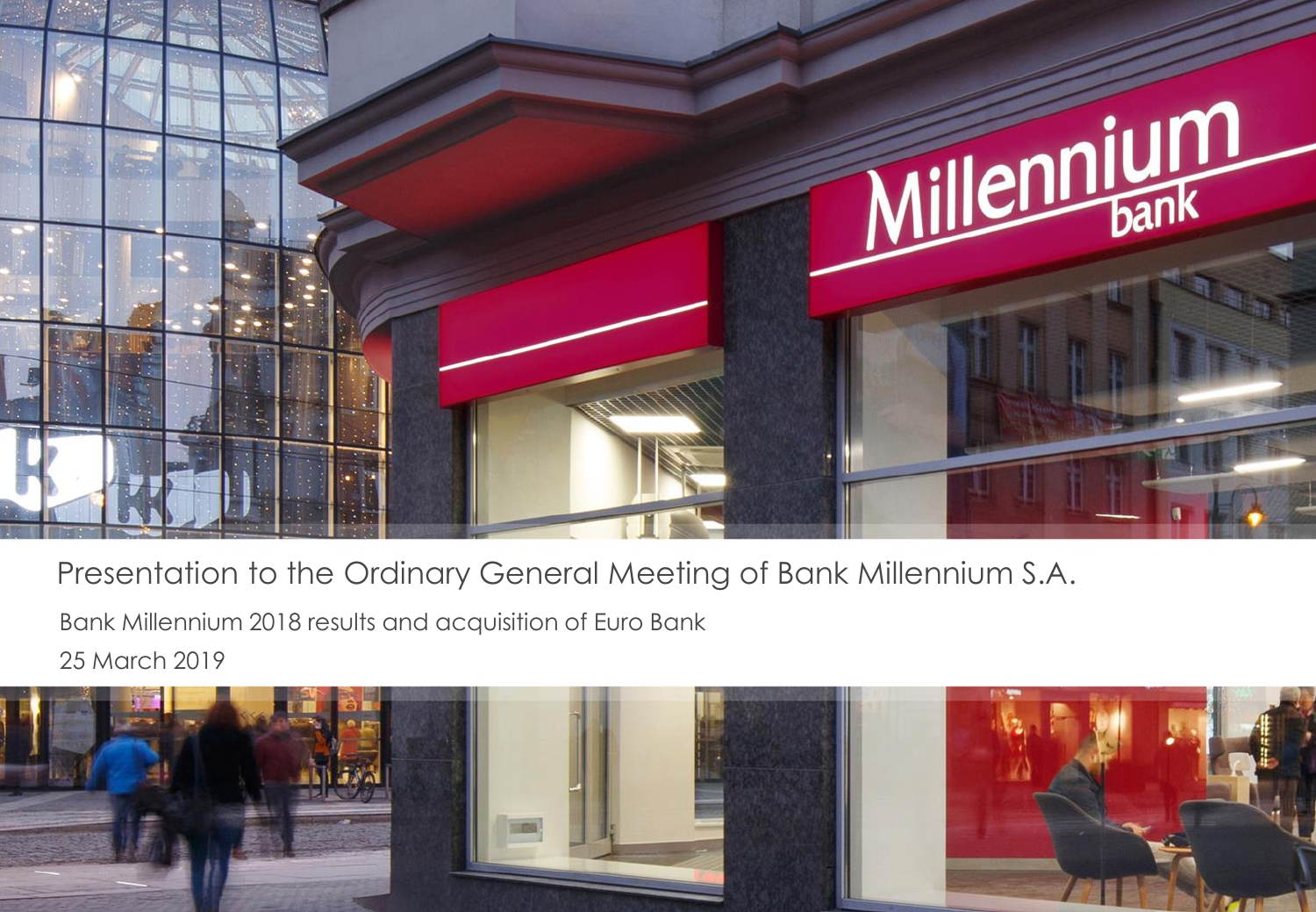This presentation has been prepared by Bank Millennium for its stakeholders for information purpose only.

The information presented in this presentation should be read together with other information published by the Bank (on [www.bankmillennium.pl](http://www.bankmillennium.pl/)), in particular financial and current reports and with documents delivered to this Ordinary General Meeting.

Financial data presented hereby is on consolidated Bank Millennium Group level. The data is based on published financial reports with two pro-forma adjustments:

- The Bank prepares its financial statements according to International Financial Reporting Standards, therefore only interests from derivatives meeting formal hedge accounting principles are recorded as Net Interest Income while other interest from derivatives is booked in results on financial assets and liabilities held for trading. As this hedge accounting relationship changes through time and does not necessarily include the entire portfolio of FX, Currency and Interest Rate swaps, the Bank provides in this presentation pro-forma data which presents all margin from derivatives in Net Interest Income. In the Bank's opinion, aforementioned approach allows better understanding of Net Interest Income evolution as it reflects substance of the derivatives transactions which are related to the liquidity management of the assets and liabilities in foreign currencies.
- According to current understanding of IFRS9 standard, small part of credit portfolio is fair valued through P&L. As fair value adjustment of this portfolio has similar economic effect to impairment adjustment, it was excluded from Total Operating Income and added to cost of risk line.

Statements regarding future refer only to the date on which they were created and are based on a knowledge, information and opinions available on this day. The Bank does not undertake obligation to publish any updates, modifications or revisions of the information, data or statements contained in this presentation unless such obligations arises under applicable laws and regulations.

This presentation should not be treated as a recommendation to purchase securities, an offer, invitation or a solicitation of an offer to purchase, invest or conclude any transaction on securities, in particular with respect to securities of Bank Millennium.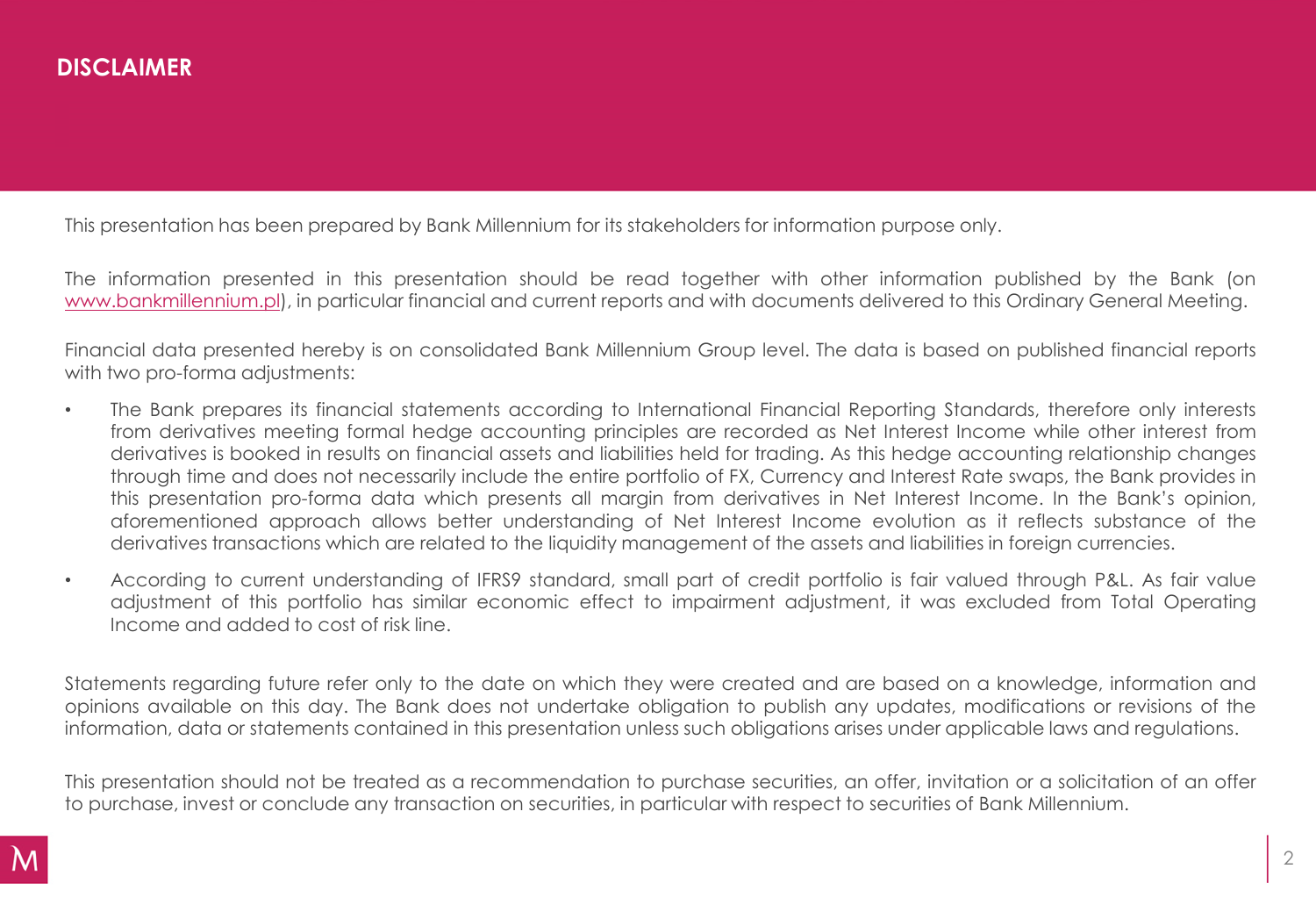## **SUMMARY OF 2014-2018 ACHIEVEMENTS (1)**

Consistent growth of core income helping to compensate for low interest environment and heavy tax and regulatory burden. Improvement of cost efficiency and capital adequacy, while stable cost of risk and low NPL level.

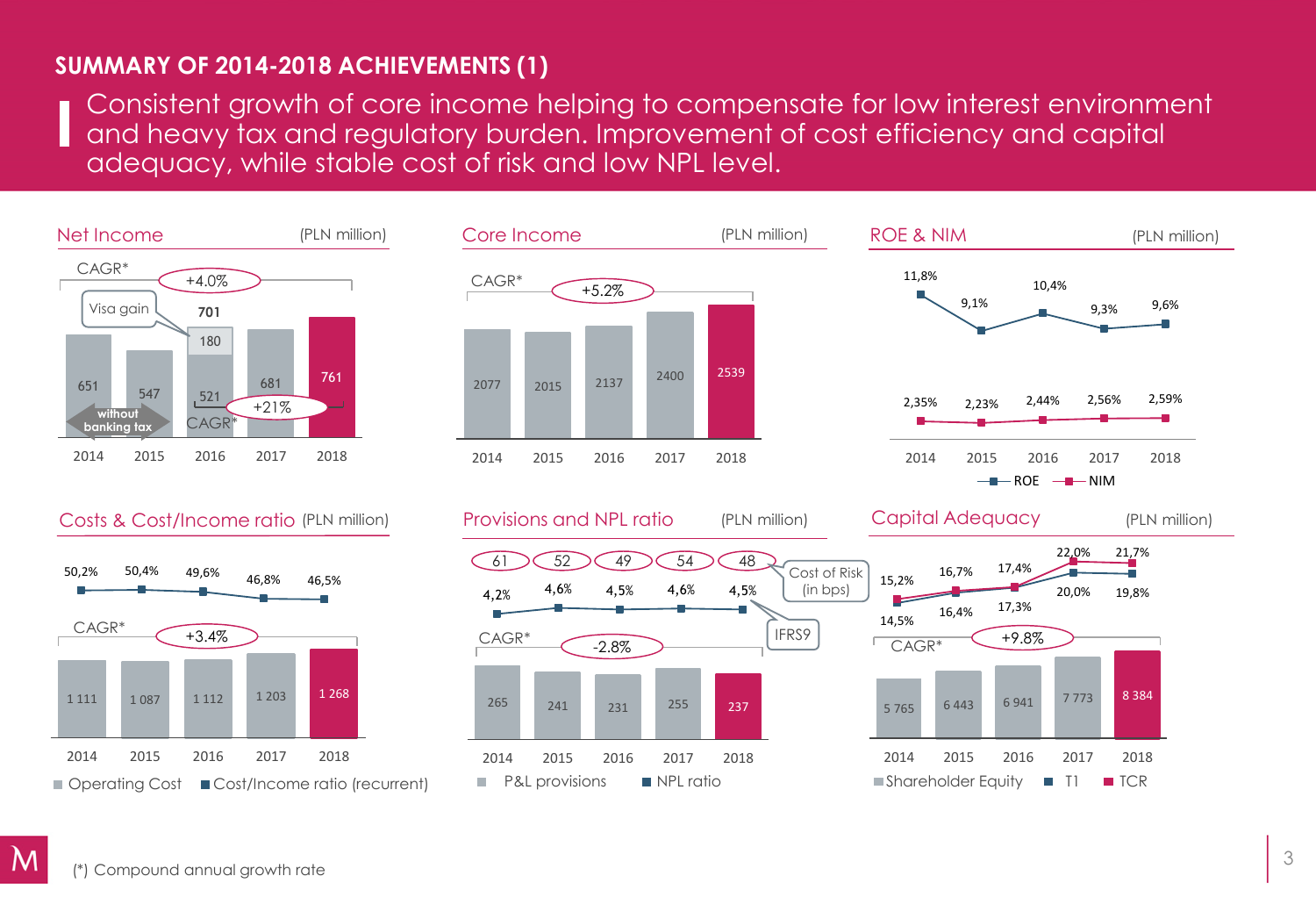### **SUMMARY OF 2014-2018 ACHIEVEMENTS (2)**

High active customers growth ahead of level targeted for 2020 Strategy, supported by leadership position in quality (highest NPS score) and digital innovations. Main products growth in line with strategy.







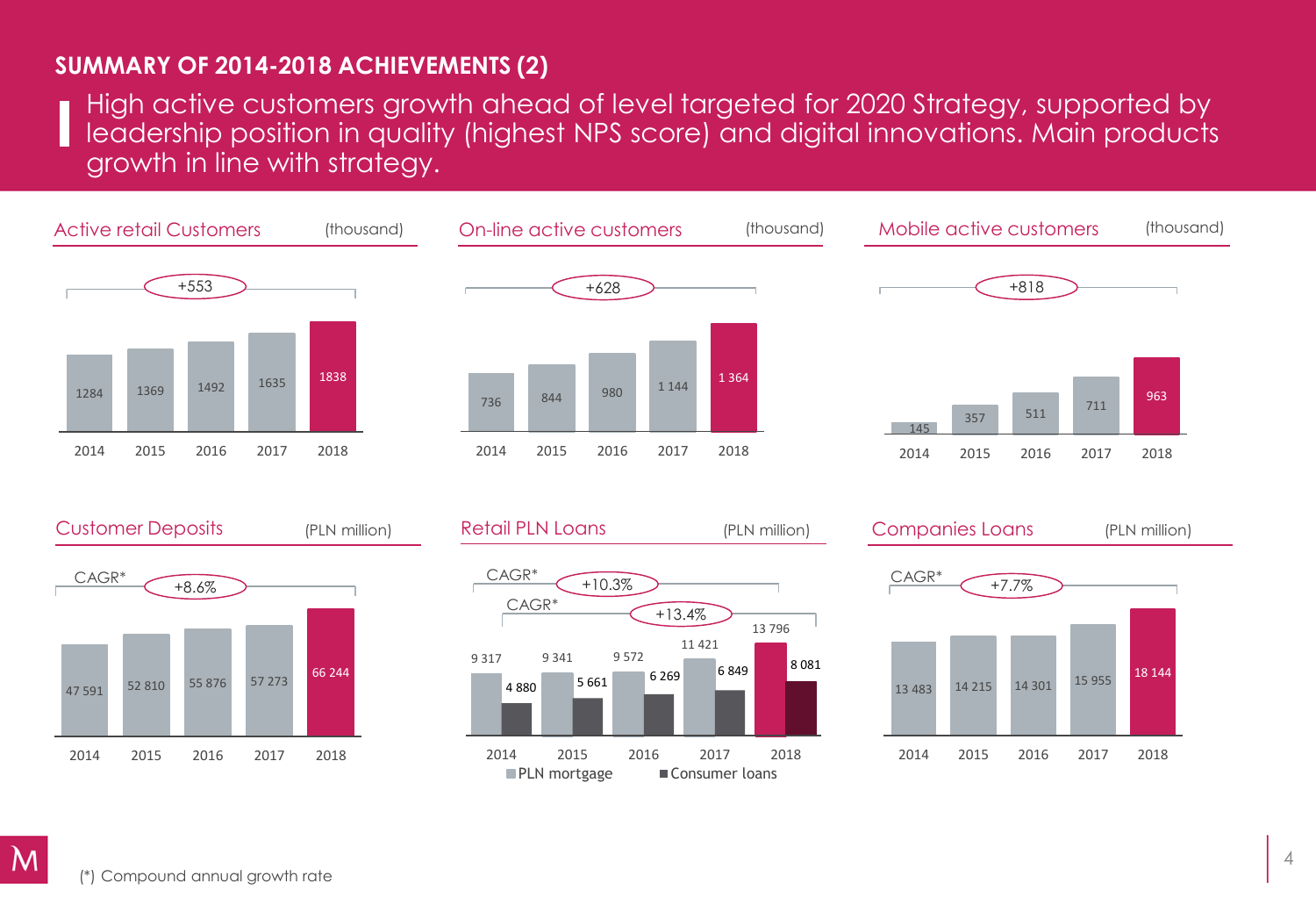## **LOANS AND DEPOSITS**

## Strong growth of business volumes:

- loans +17% (excluding FX mortgages)
- deposits +16%





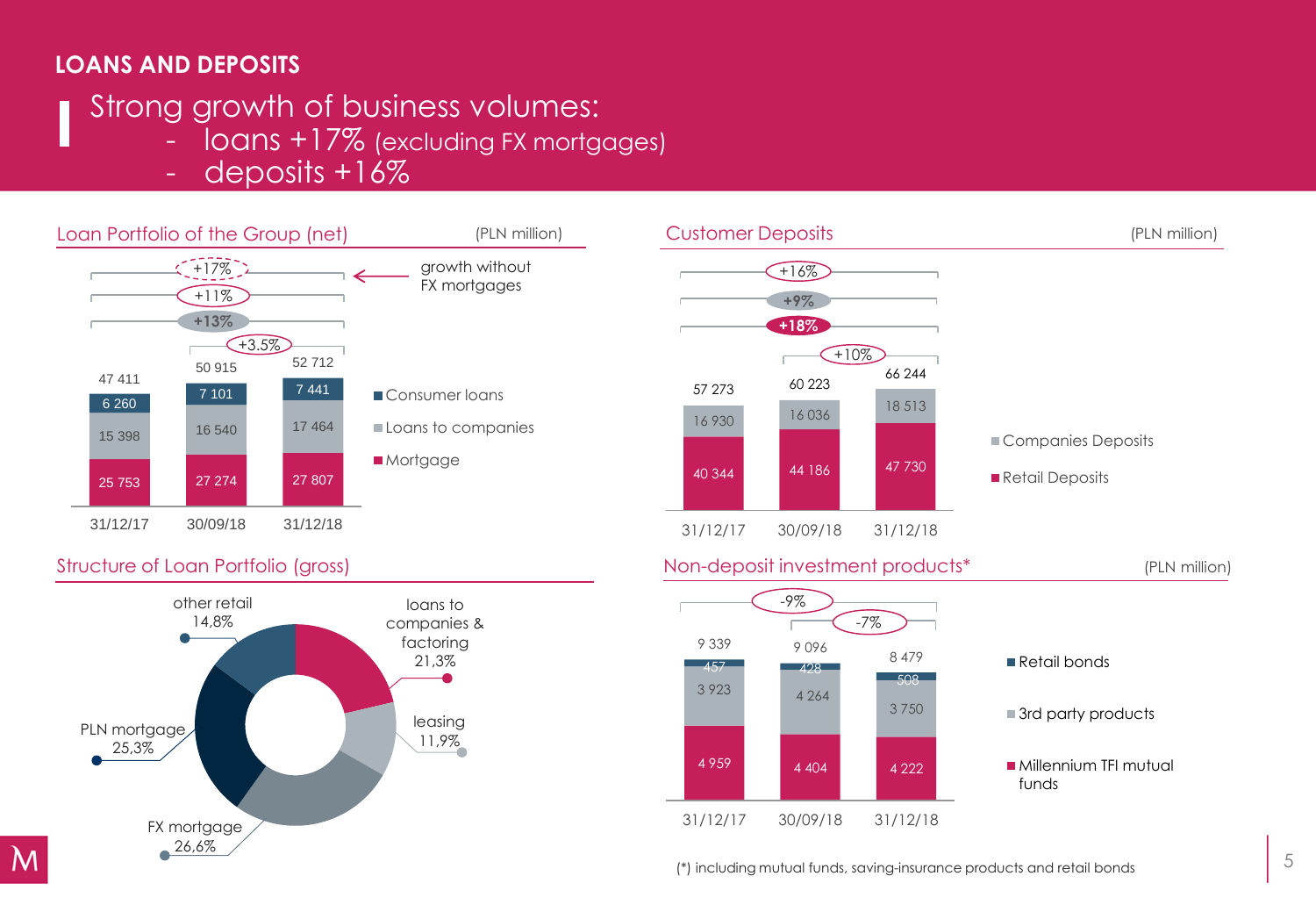### **PROFITABILITY AND COST EFFICIENCY**

# Record net profit; improvement of ROE and C/I.



#### (PLN million)

 $\mathbf M$ 





#### Operating cost (PLN million) and Cost/Income; branches and staff



(\*) pro-forma, including net other operating income and cost, without result on loan portfolio presented at fair value (\*\*) Net Interest + Net Commissions Income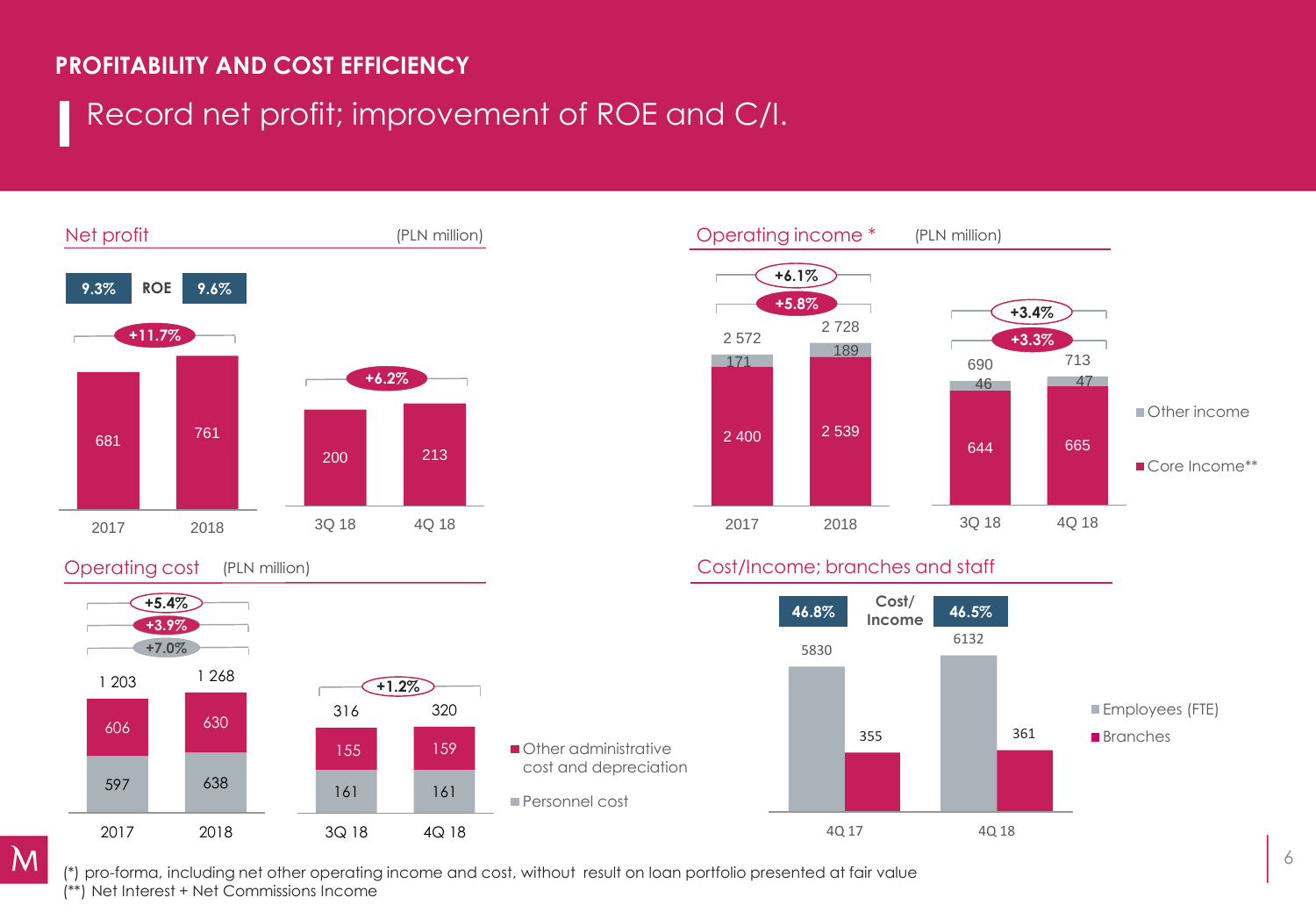## **INTEREST AND COMMISSION INCOME**

Solid growth of Net interest Income.

Commissions affected by capital markets performance and events.



(\*) Pro-forma data: margin from all derivatives hedging FX loans is presented in NII, whereas in accounting terms part of this margin (PLN 60.4 million in 2018 and PLN 40.4 million in 2017) is presented in results on financial assets and liabilities held for trading (\*\*) Net Interest Margin: NII (pro-forma) to average interest earning assets (\*\*\*) including interest from swaps

7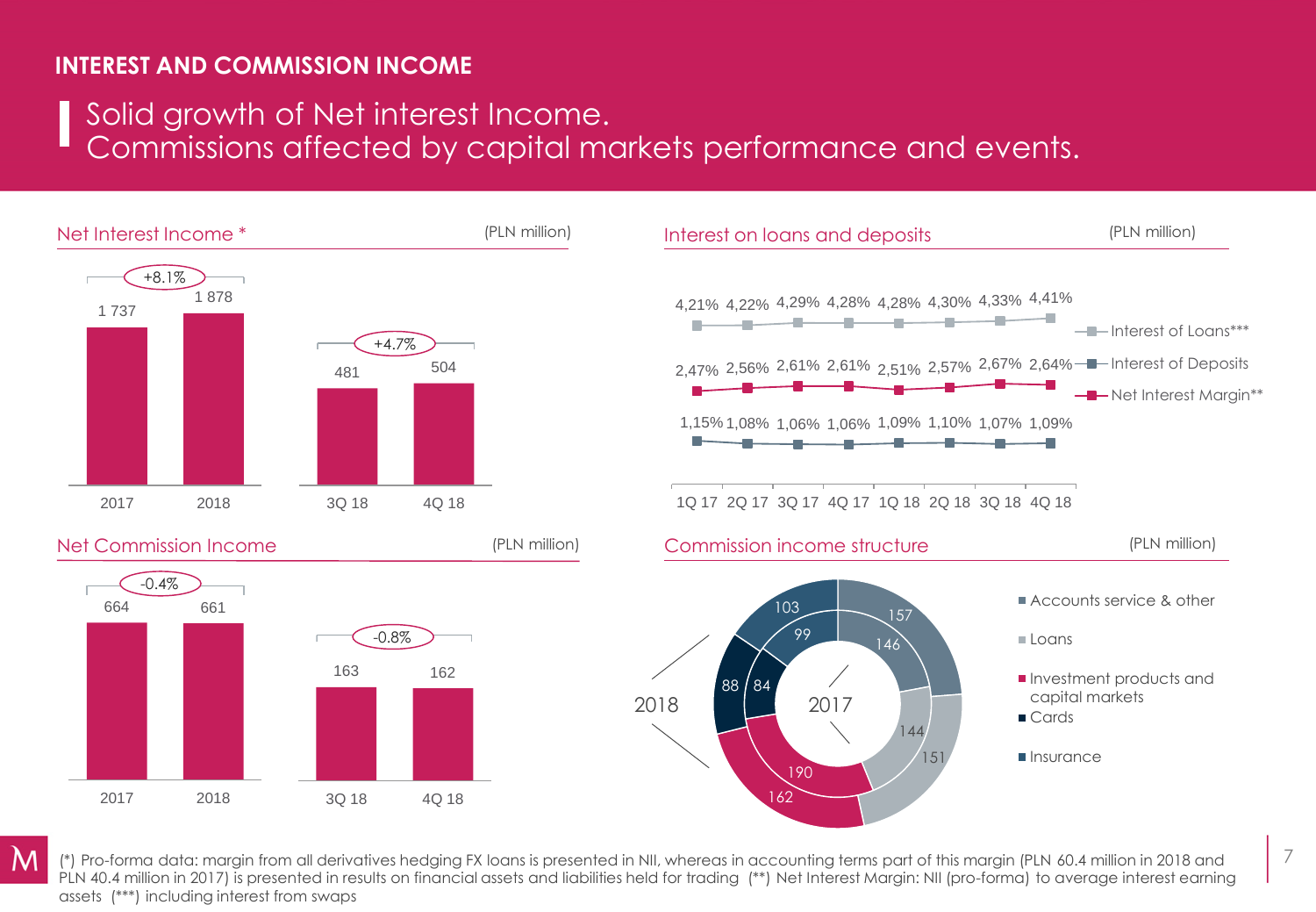## **ASSET QUALITY, LIQUIDITY AND CAPITAL**

## Low cost of risk and impaired ratio maintained. Strong capital and liquidity ratios. Proposal to GSM to retain 2018 net profit





#### Group Capital Ratios \*\*



### Liquidity indicators



(\*) Total net provisions created (including fair value adjustment of credit portfolio and loans modification effect), ratio to average net loans (\*\*) Bank (unconsolidated) capital ratios are lower by c.a. 0.2 p.p. than for the Group (\*\*\*) PLN 830 million issued on 30.01.2019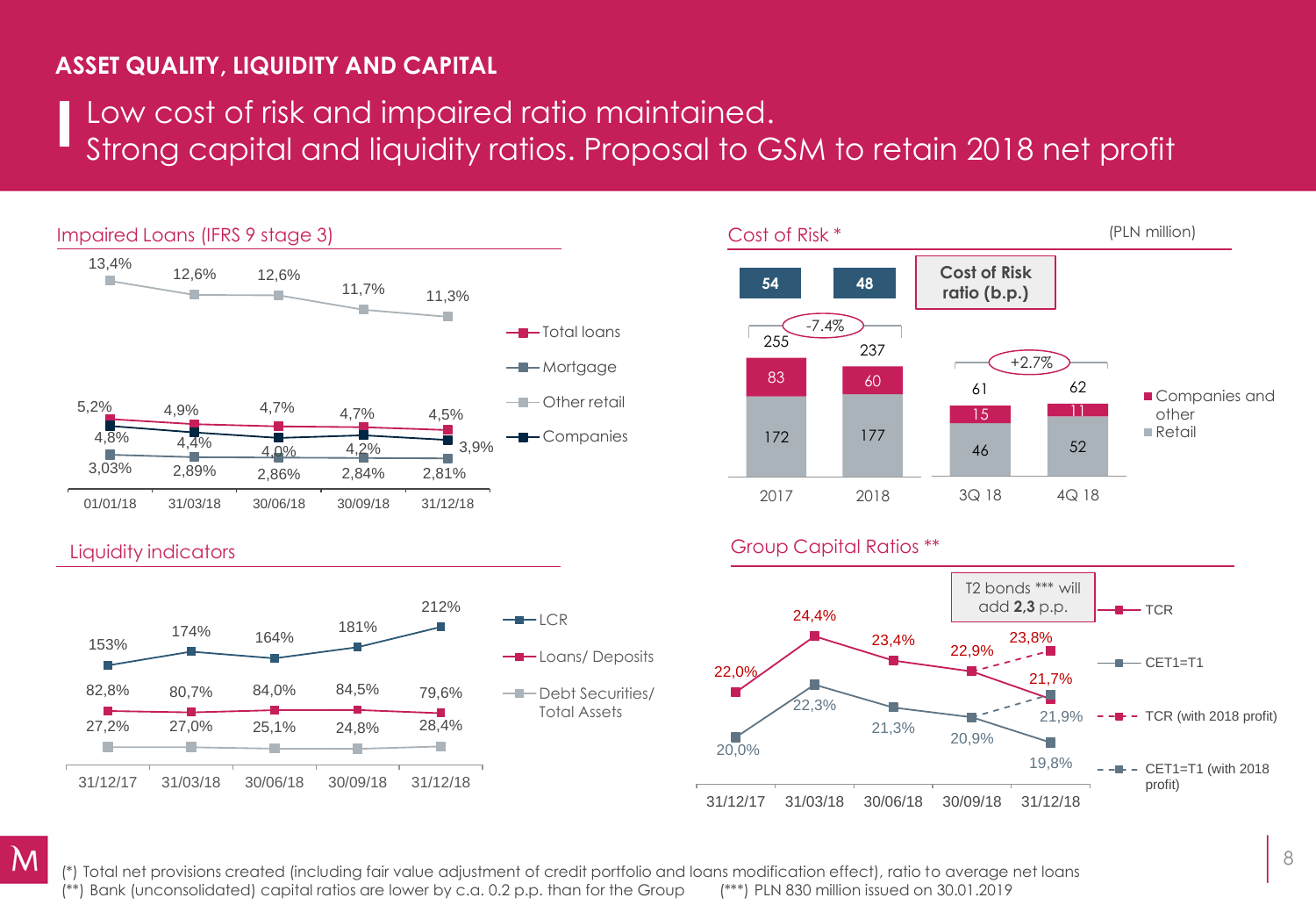## **ACQUISITION OF EURO BANKU**

On 5 November 2018 Bank Millennium signed an agreement with Société Générale on acquisition of Euro Bank. The transaction involved the purchase of 99.8% shares of Euro Bank. On 28 December 2018 the Bank got consent from antimonopoly authority (UOKiK) for the transaction

## STRATEGIC RATIONALE

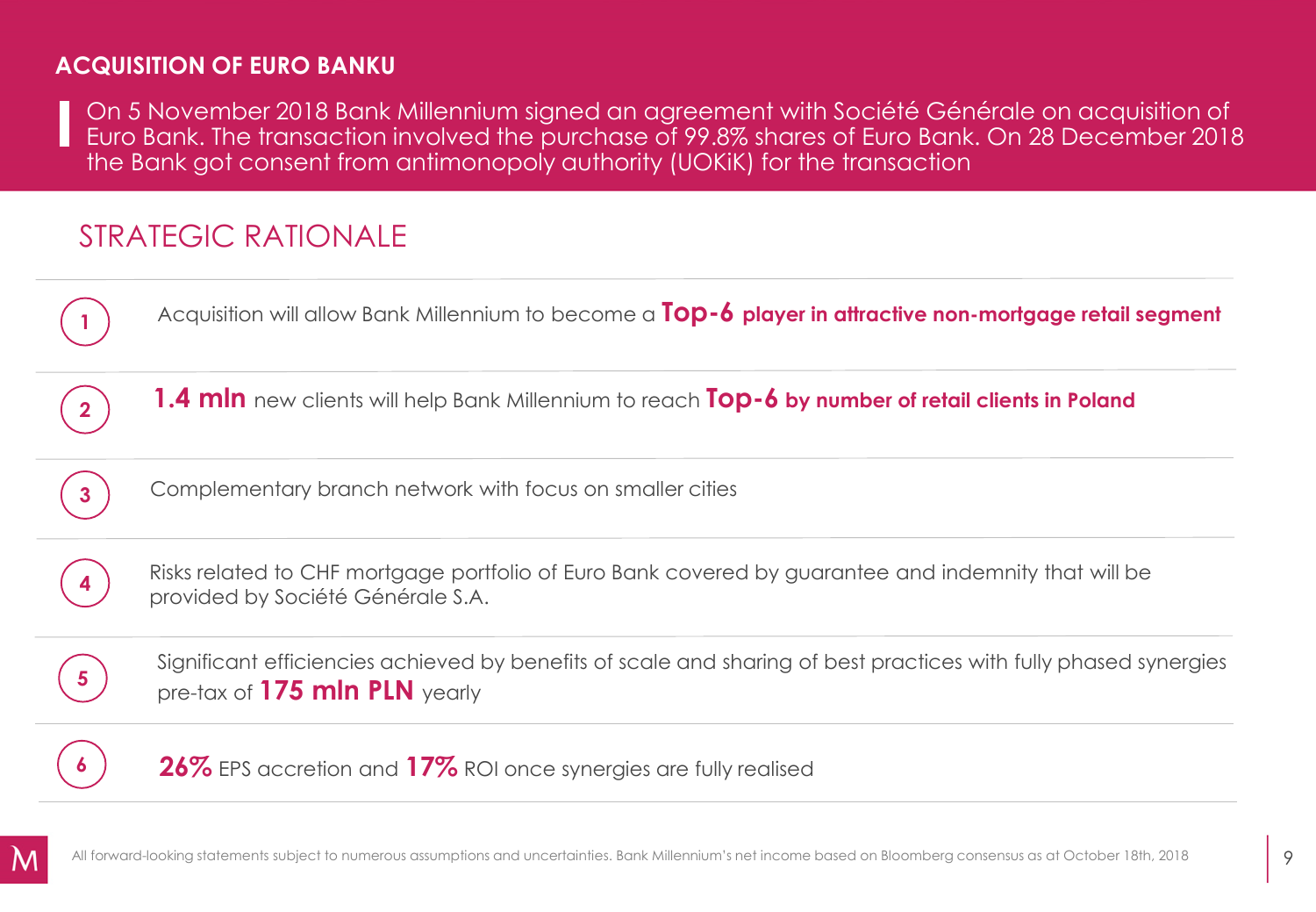### **EXPANSION OF DISTRIBUTION NETWORK, INTRODUCTION OF FRANCHISE MODEL**

Bank Millennium and Euro Bank are highly complementary in terms of branch network geographies. After finalising the acquisition Bank Millennium's presence in smaller towns will improve.

### **No of own & franchise branches at Polish market (1H 2018)**



**200** new locations, in which

branches sporting the Millennium logo will appear; these towns being inhabited by a total of 4.5 m people

**approx. 55%** branches of the merged bank located in small towns (up to 100 ths. inhabitants)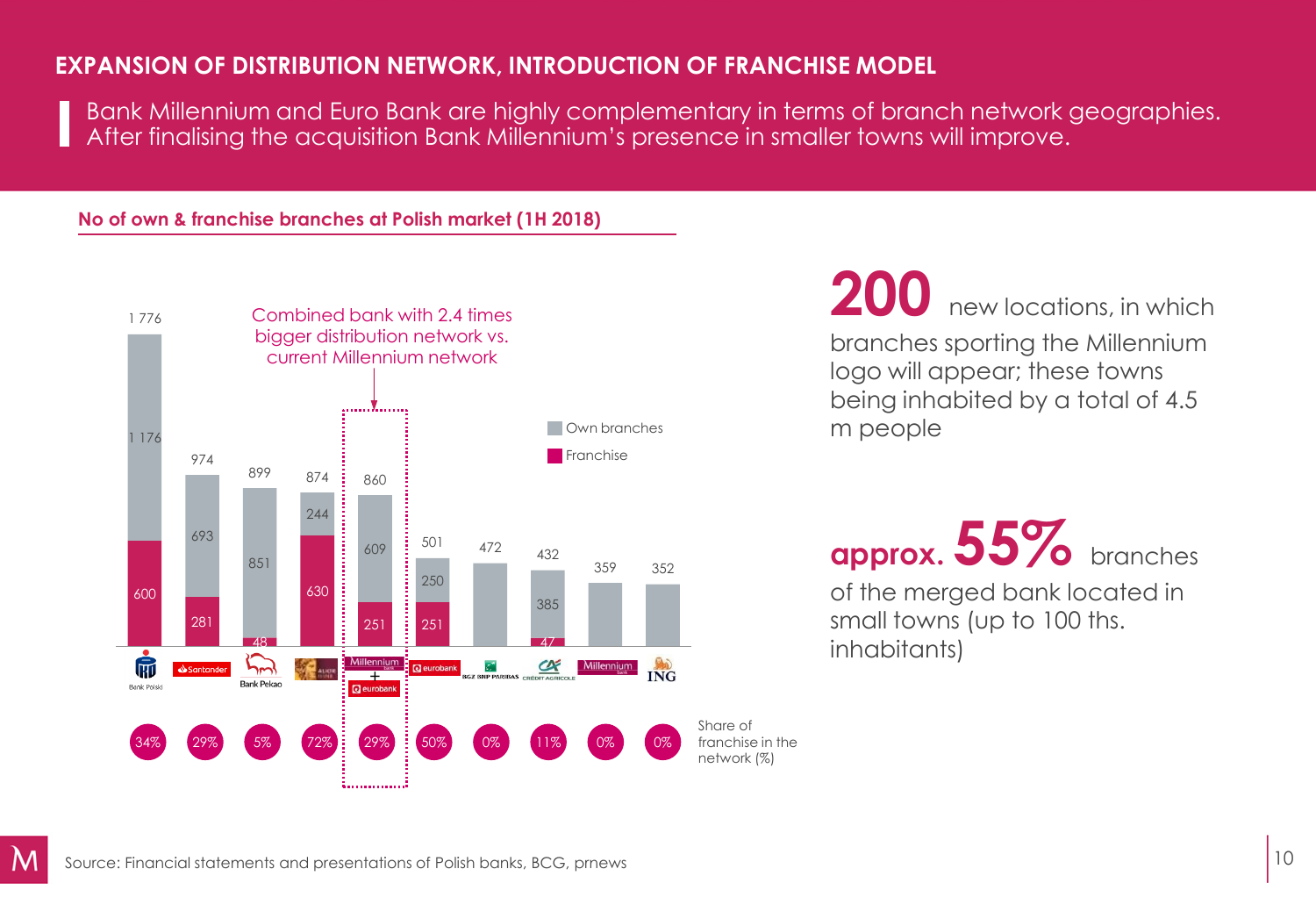### **EXPECTED TIMELINE**

The transaction, which makes effective use of surplus capital and benefits from the liquidity situation, is expected to be closed in the 1st half of 2019, after the necessary permissions have been obtained.